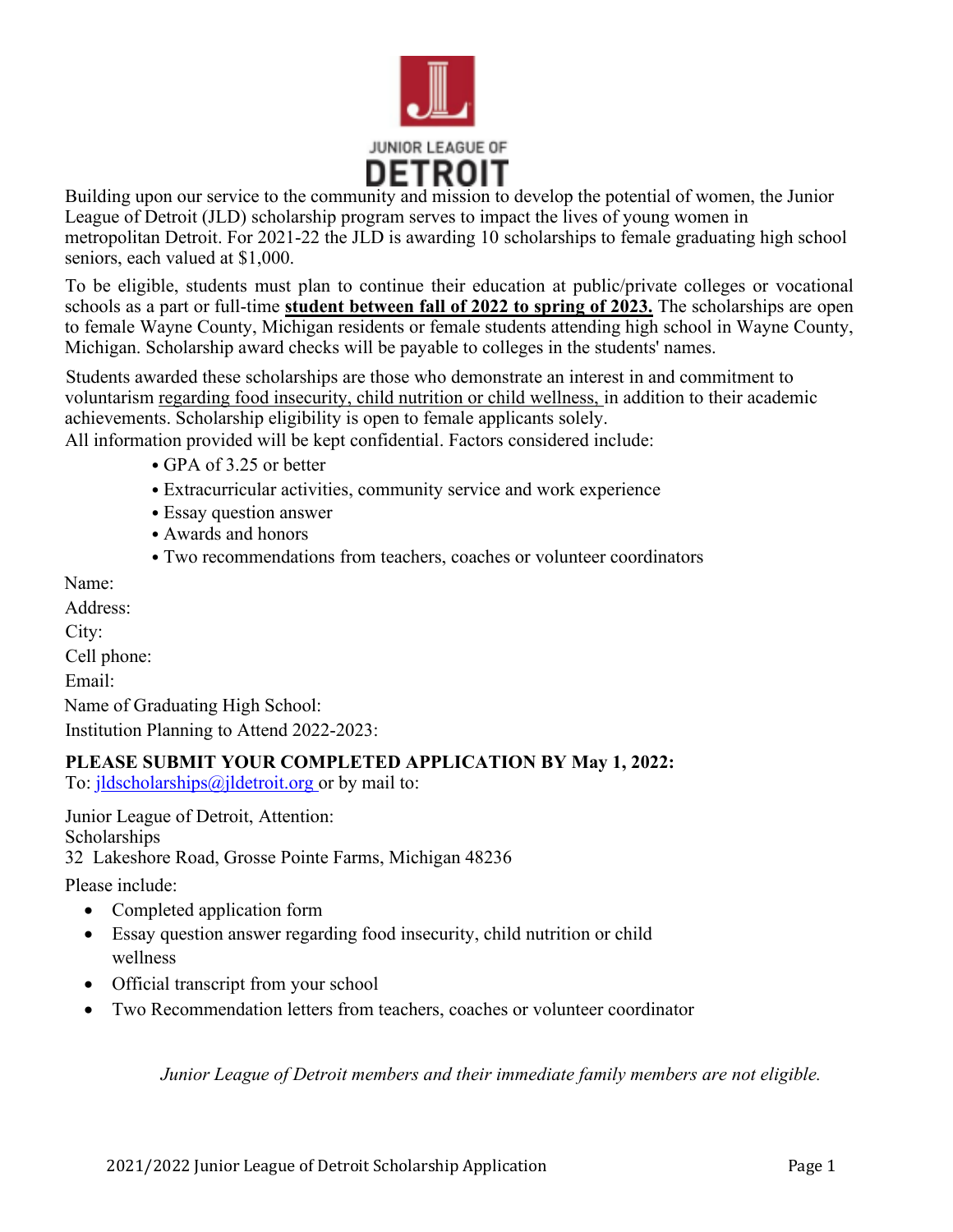| <b>JUNIOR LEAGUE OFDETROIT SCHOLARSHIP 2021-2022 APPLICATION</b>                                    |  |                    |  |  |                             |
|-----------------------------------------------------------------------------------------------------|--|--------------------|--|--|-----------------------------|
| FOR THE APPLICANT (this section must be completed by all<br>applicants) OTHER SHEETS MAY BE USED AS |  |                    |  |  |                             |
| <b>EXTRA-CURRICULAR ACTIVITIES</b>                                                                  |  |                    |  |  |                             |
| 9 <sup>th</sup> 10th 11th 12th<br><b>Volunteer/Community Activities</b><br>Hrs/Wk & Wks/Yr          |  |                    |  |  |                             |
|                                                                                                     |  |                    |  |  |                             |
|                                                                                                     |  |                    |  |  |                             |
|                                                                                                     |  |                    |  |  |                             |
|                                                                                                     |  |                    |  |  |                             |
|                                                                                                     |  |                    |  |  |                             |
|                                                                                                     |  |                    |  |  |                             |
|                                                                                                     |  |                    |  |  |                             |
| Hrs/Wk & Wks/Yr                                                                                     |  | 9th 10th 11th 12th |  |  | <b>School Activities</b>    |
|                                                                                                     |  |                    |  |  |                             |
|                                                                                                     |  |                    |  |  |                             |
|                                                                                                     |  |                    |  |  |                             |
|                                                                                                     |  |                    |  |  |                             |
|                                                                                                     |  |                    |  |  |                             |
|                                                                                                     |  |                    |  |  | <b>PAID WORK EXPERIENCE</b> |
| Please include: Employer, Dates of Employment, Hrs/Wk & Specific Nature of Work                     |  |                    |  |  |                             |
|                                                                                                     |  |                    |  |  |                             |
|                                                                                                     |  |                    |  |  |                             |
|                                                                                                     |  |                    |  |  |                             |
|                                                                                                     |  |                    |  |  |                             |
|                                                                                                     |  |                    |  |  |                             |
| <b>AWARDS AND HONORS</b>                                                                            |  |                    |  |  |                             |
| Please include: Name of Award/Honor, Description and Date Received                                  |  |                    |  |  |                             |
|                                                                                                     |  |                    |  |  |                             |
|                                                                                                     |  |                    |  |  |                             |

*Junior League of Detroit members and their immediate family members are not eligible.*